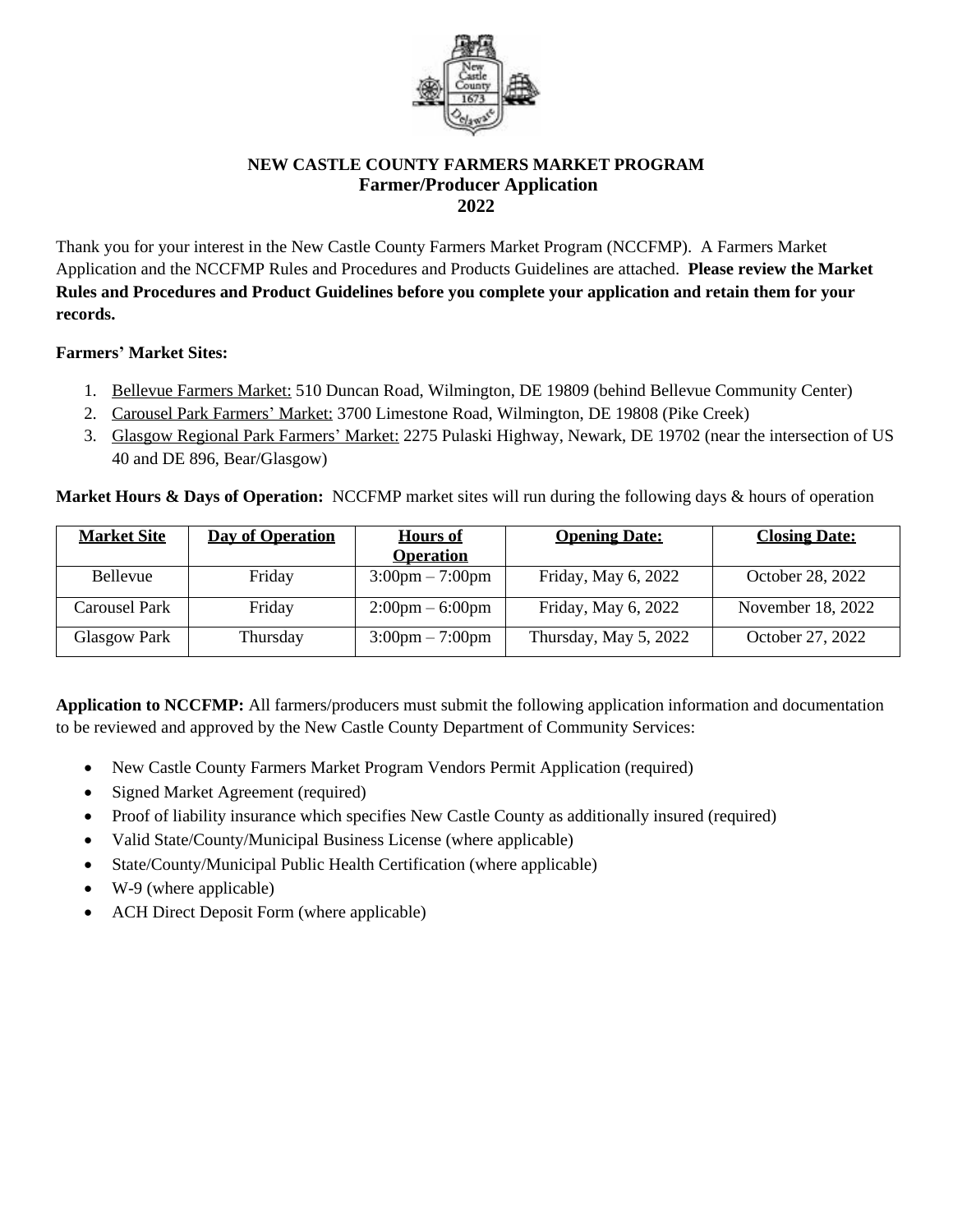

# **NEW CASTLE COUNTY FARMERS MARKET PROGRAM Farmers Market Vending Permit Application**

(Please Print)

|                                                     |  |                                                                                  |  | Mailing Address: ________________________________City:__________________________State:_______Zip:_________ |  |  |  |
|-----------------------------------------------------|--|----------------------------------------------------------------------------------|--|------------------------------------------------------------------------------------------------------------|--|--|--|
|                                                     |  |                                                                                  |  |                                                                                                            |  |  |  |
|                                                     |  |                                                                                  |  |                                                                                                            |  |  |  |
|                                                     |  |                                                                                  |  |                                                                                                            |  |  |  |
| Vending Description: (Please check all that apply.) |  |                                                                                  |  |                                                                                                            |  |  |  |
| [ ] Vegetables                                      |  |                                                                                  |  | [ ] Fruits [ ] Plants [ ] Baked Goods [ ] Dairy [ ] Flowers                                                |  |  |  |
|                                                     |  | [ ] Eggs/Poultry [ ] Honey [ ] Mushrooms [ ] Herbs [ ] Prepared Food             |  |                                                                                                            |  |  |  |
|                                                     |  |                                                                                  |  |                                                                                                            |  |  |  |
|                                                     |  |                                                                                  |  |                                                                                                            |  |  |  |
| <b>Operational Set-up:</b>                          |  |                                                                                  |  |                                                                                                            |  |  |  |
| [ ] I will be setting up a canopy and table         |  |                                                                                  |  |                                                                                                            |  |  |  |
|                                                     |  |                                                                                  |  | [] I have a mobile unit (truck or trailer); approximate dimensions for the mobile unit are                 |  |  |  |
| <b>Agricultural practices:</b>                      |  |                                                                                  |  |                                                                                                            |  |  |  |
|                                                     |  |                                                                                  |  |                                                                                                            |  |  |  |
|                                                     |  |                                                                                  |  |                                                                                                            |  |  |  |
| <b>Financial:</b>                                   |  |                                                                                  |  |                                                                                                            |  |  |  |
|                                                     |  | Do you have your own device for credit/debit transactions? _____________________ |  |                                                                                                            |  |  |  |
|                                                     |  | Do you have your own device for SNAP transactions?______________________________ |  |                                                                                                            |  |  |  |
|                                                     |  | Are you willing to accept SNAP transactions (eligible products only)?            |  |                                                                                                            |  |  |  |
|                                                     |  |                                                                                  |  |                                                                                                            |  |  |  |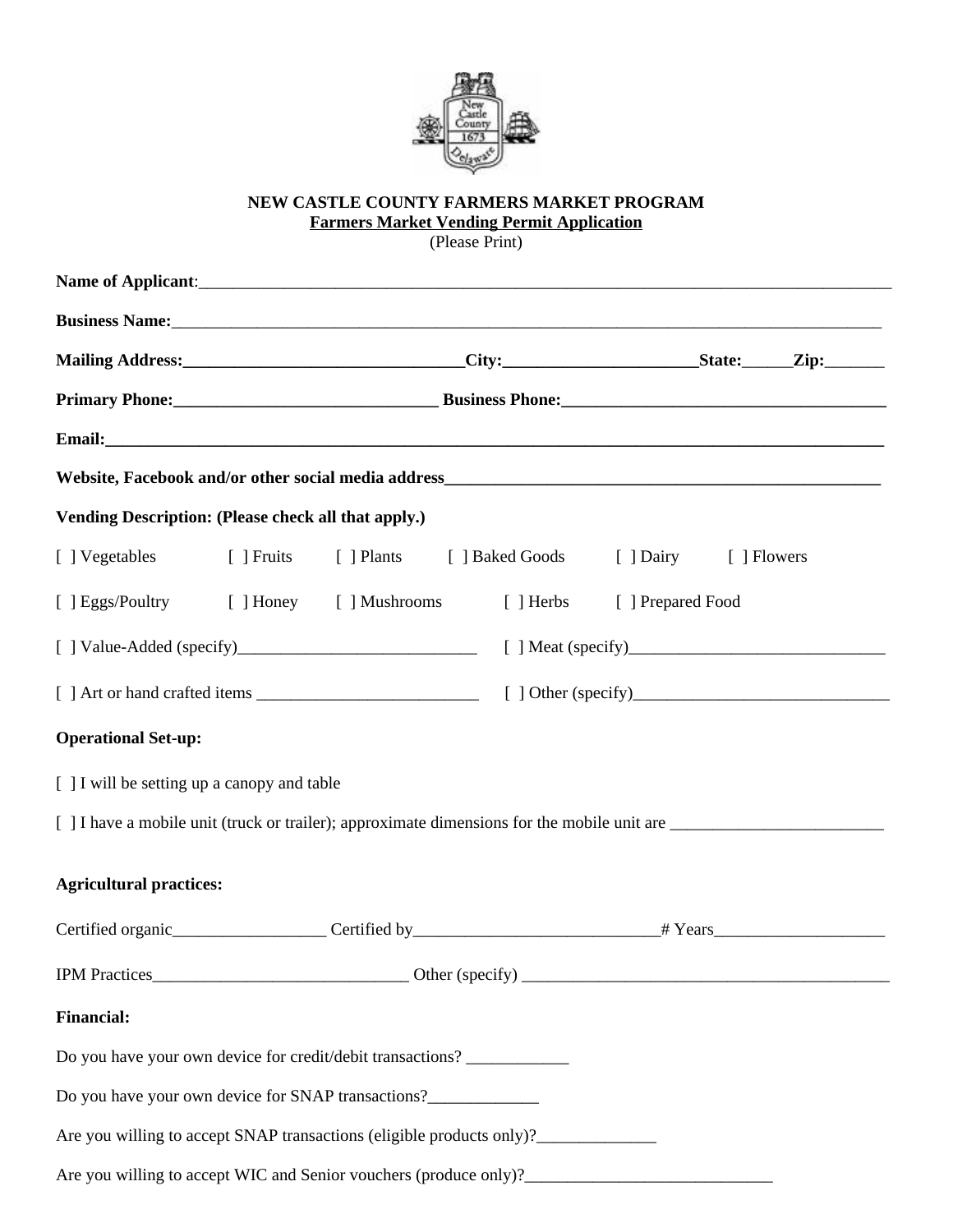

## **NEW CASTLE COUNTY FARMERS MARKET PROGRAM Farmers Market Vending Permit Application**

(Please Print)

# **Please list names of staff that will represent your business / farm at market:** *(Additional names may be registered during the season with the Market Manager.)*

| $\mathcal{I}$ | <b>Contact Phone:</b> |
|---------------|-----------------------|
| (2)           | <b>Contact Phone:</b> |
| (3)           | <b>Contact Phone:</b> |

# **Which NCC Farmers' Market sites are you requesting to participate?**

**[ ] Bellevue Farmers Market,** 510 Duncan Road, Wilmington, DE 19809

- **[ ]Carousel Park Farmers Market,** 3700 Limestone Road, Wilmington, DE 19808
- [ ] **Glasgow Park Farmers Market**, 2275 Pulaski Highway, Newark, DE 19702

# **All participating vendors must complete and provide the following documents:**

- New Castle County Farmers Market Program Vendors Permit Application (required)
- Signed Market Agreement (required)
- Proof of liability insurance which specifies New Castle County as additionally insured (required)
- Valid State/County/Municipal Business License (where applicable)
- State/County/Municipal Public Health Certification (where applicable)
- $\bullet$  W-9 (where applicable)
- ACH Direct Deposit Form (where applicable)

Applications and all appropriate documents must be submitted by mail or email to **CJ Lindsay**, **New Castle County Department of Community Services at 77 Reads Way, New Castle, DE 19720. For Additional information, contact CJ Lindsay at 302-395-5881 or at cornelius.lindsay@newcastlede.gov.**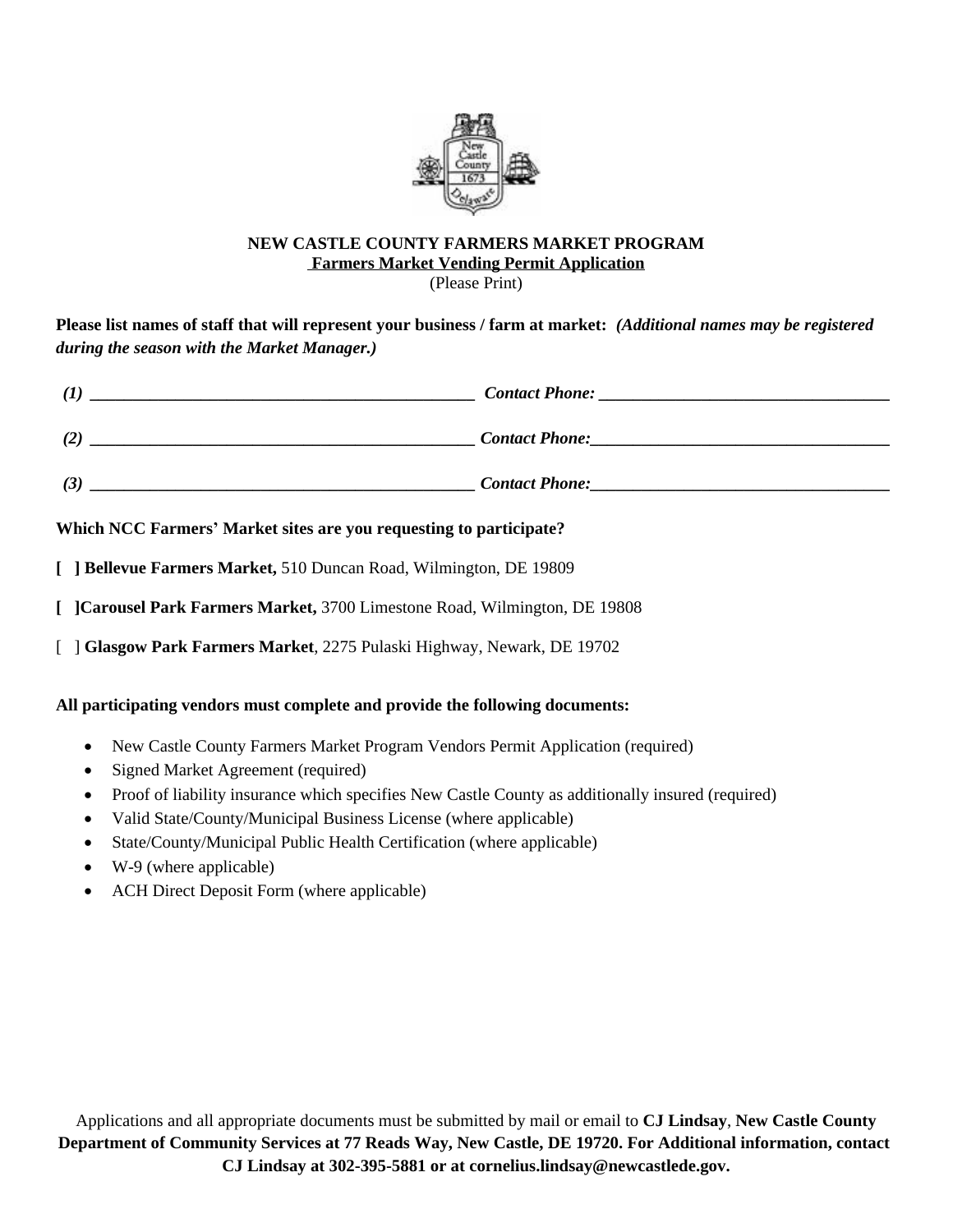

## **NEW CASTLE COUNTY FARMERS MARKET PROGRAM VENDOR MARKET AGREEMENT**

## **1. Agreement to abide by New Castle County Farmers Market Program rules and procedures:**

This Agreement made on the \_\_\_\_\_day of \_\_\_\_\_\_\_\_\_\_\_\_\_\_\_\_\_\_\_, 2022 between the undersigned Farmer/Grower and/or Producer (hereinafter referred to as "Vendor") and the New Castle County Farmers Market Program (NCCFMP). By signing this agreement, the Vender also agrees to have read and be bound by the NCCFMP's Rules and Procedures.

## **2. Insurance/State & County Permits and Licenses**

Each Vendor is responsible for their own acts and omissions. It is the responsibility of each Vendor to obtain all necessary liability insurance. **Each Vendor shall add New Castle County as additional insured under the Vendor's insurance policy.** Each vendor is also responsible to obtain all required state, county or governmental permits and licenses.

## **3. Admission, Suspension and Termination**

I acknowledge that admission to the NCCFMP and market space assignments are made at the discretion of the market management. Admission to the NCCFMP does not constitute a guarantee to sell in the market during the market season. This agreement is a revocable license, and any misconduct or violation of this agreement may result in suspension or termination from the New Castle County Farmers Market Program at the discretion of the market management.

## **4. Indemnification**

Vendor shall indemnify, defend, and hold harmless New Castle County from and against any and all claims, demands, suits, judgments, costs, and expenses asserted by a person or persons, including, but not limited to, agents, employees, or volunteers of vendor, by reason of death or injury to persons, or loss or damage to property, resulting from operations or use of services, products and/or equipment purchased hereunder, or sustained in or upon the premises of the County.

**Farm or Business Name: \_\_\_\_\_\_\_\_\_\_\_\_\_\_\_\_\_\_\_\_\_\_\_\_\_\_\_\_\_\_\_\_\_\_\_\_\_\_\_\_\_\_\_\_\_\_\_\_\_\_\_\_\_\_\_\_\_\_\_\_\_\_\_\_\_\_\_\_\_**

**Authorized Signature: \_\_\_\_\_\_\_\_\_\_\_\_\_\_\_\_\_\_\_\_\_\_\_\_\_\_\_\_\_\_\_\_\_\_\_\_\_\_\_\_\_\_\_ Date: \_\_\_\_\_\_\_\_\_\_\_\_\_\_\_\_\_\_\_\_\_**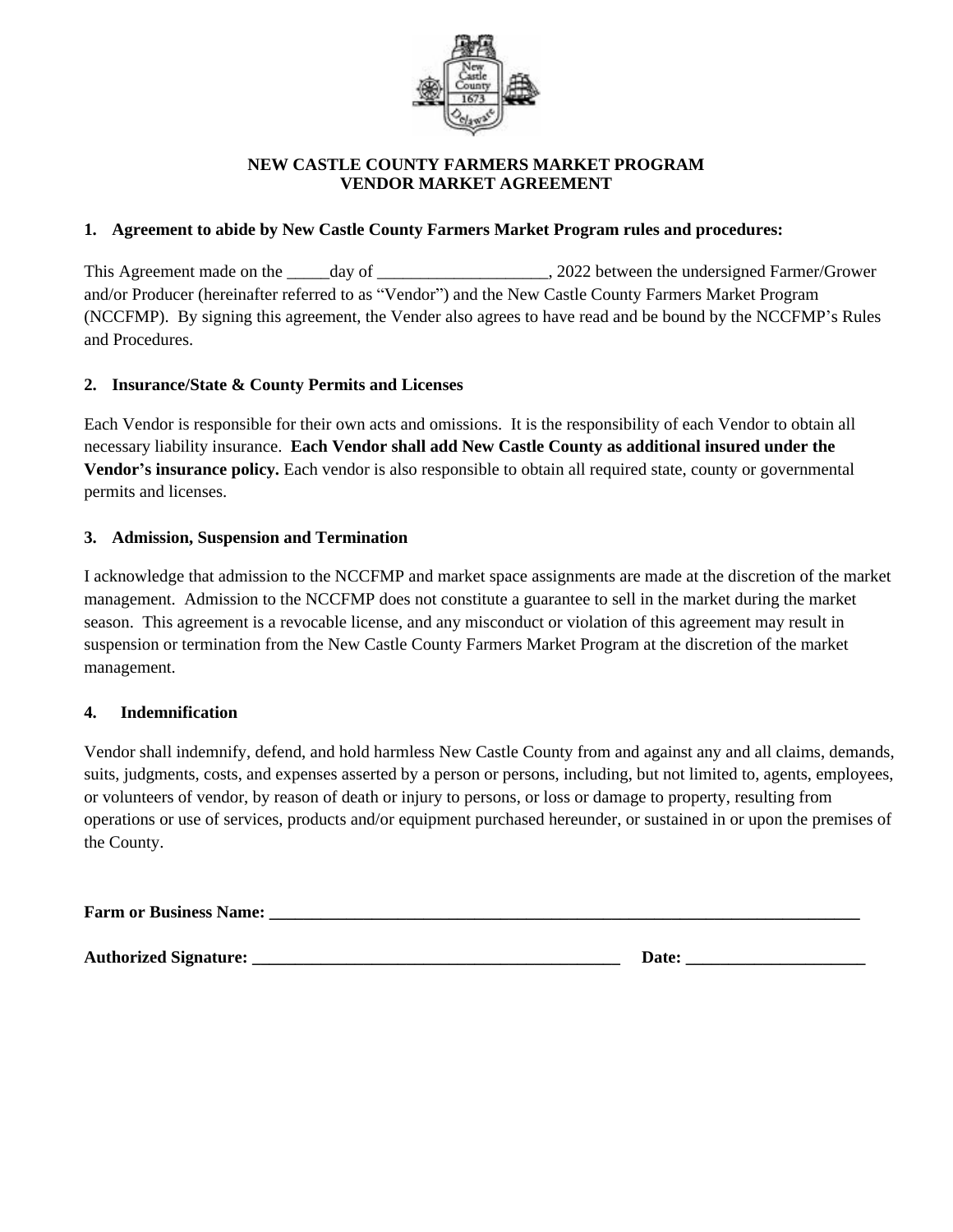

# **NEW CASTLE COUNTY FARMERS MARKET PROGRAM RULES & PROCEDURES AND PRODUCT GUIDELINES (Retain this section for your information)**

# **I. Mission Statement**

The New Castle County Farmers Market Program (NCCFMP) will provide a family-friendly, community gathering place for consumers to be able to purchase the freshest local foods available. It will also provide alternative educational and marketing opportunities for farmers and others to help create local and sustainable food systems that are environmentally sound, economically viable and socially responsible, and which improve the variety, freshness, nutritional value and distribution of fresh farmland foods to the community. The NCCFMP hopes to aid local farmers, producers and small business in developing and maintaining sustainable agriculture and provide locallyproduced foods and products to local people.

# **II. Rules and Procedures**

## **1. Farmers Market Vendor Eligibility**

The NCCFMP is a public service whose goal is to support local agriculture and small business as well as improve the quality of life in New Castle County. While NCCFMP farmers markets are not strictly "producer only" markets, the program does encourage participation from vendors selling agricultural products, goods, crafts and food products that are grown, produced, hand-made or hand-crafted locally. NCCFMP and the Department of Community Services reserve the right to use its discretion as it pertains to the participation and eligibility of its vendors and the products sold at NCCFMP market sites.

## **A. Farmer/Grower and Producer Application**

All participating farmers, growers and other vendors must submit an application to obtain a New Castle County Farmers Market Vendors Permit.

## **B. Insurance: State & County Permits and Licenses**

All farmers, growers and other vendors must carry insurance of general liability. A copy of the Certificate(s) of Insurance must be provided with the application to the NCCFMP with the New Castle County as an additional insured. Vendors offering value-added products including baked goods, vinegars, and other prepared foods, must provide a current copy of their kitchen certification or food establishment certification from the Division of Public Health.

## **2. Application Procedures**

## **A. Market Agreement**

All farmers, growers and other vendors must complete and sign the New Castle County Farmers Market Program Agreement as part of the application process to the NCCFMP.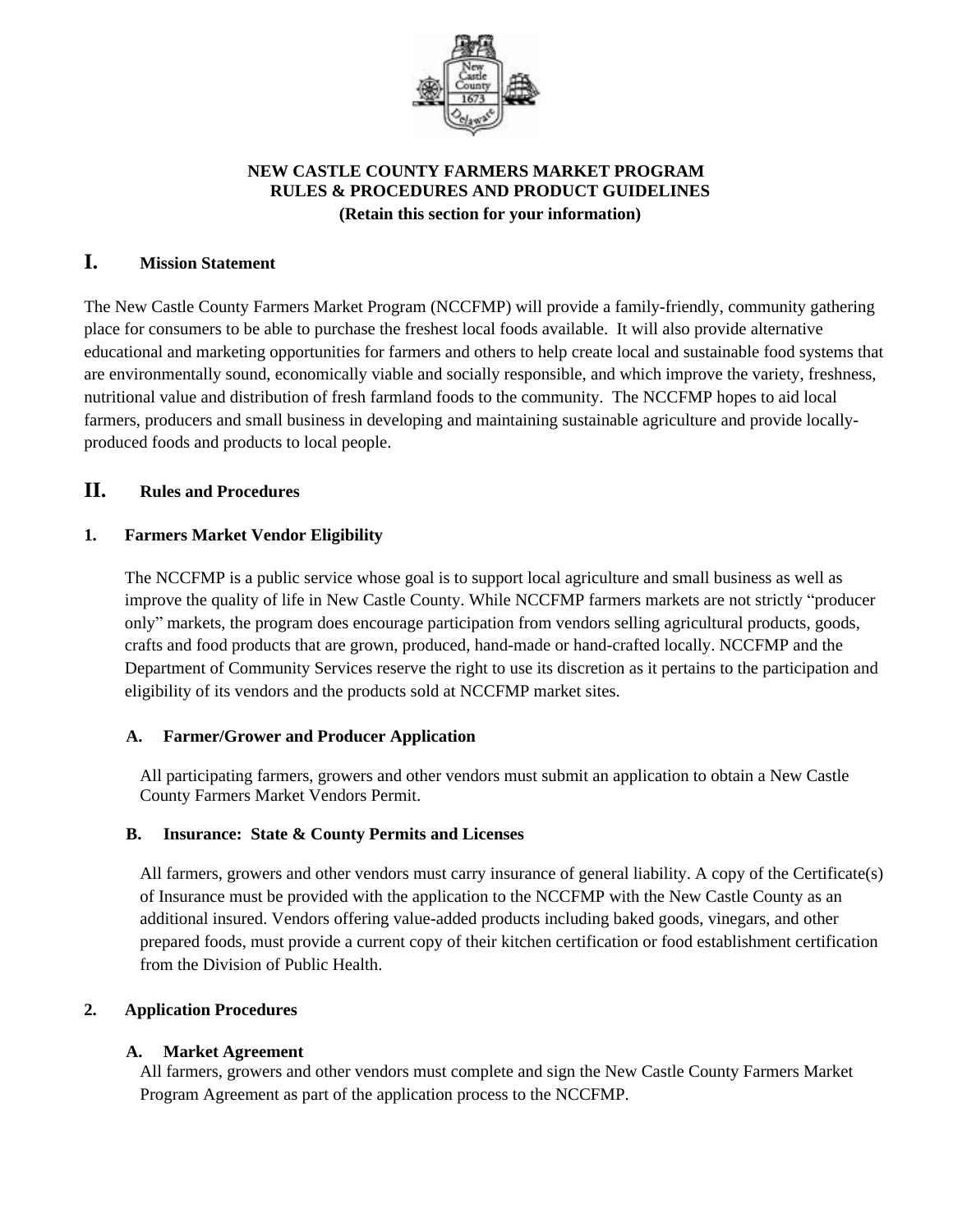## **B. New Castle County Farmers Market Program Vendors Permit Application**

All farmers, growers and other vendors must complete a New Castle County Farmers Market Program Vendors Permit application and market agreement for review and approval by the New Castle County Department of Community Services. Additional licenses, certifications and documents required prior for approval of Vendors Permit include:

- Valid State/County/Municipal Business License (where applicable)
- State/County/Municipal Public Health Certification & Licensing (where applicable)
- Proof of liability insurance which specifies New Castle County as additionally insured

## **3. Product Guidelines**

Farmers, growers and other vendors must abide by all applicable federal, state and local health regulations in the harvest, preparation, labeling and safety of the product(s), she/he brings to market. Products will be reviewed on a case-by-case basis and admitted (or not) at the discretion of the market management.

## **4. Market Operations and Procedures**

The New Castle County Farmers Market Program management is responsible for administering and enforcing all the New Castle County Farmers Market Program Rules and Procedures as well as public safety, space assignments, market fee collection, market data collection and market public education programs. The New Castle County Farmers Market Program management has final authority in resolving issues in a civil and efficient manner. New Castle County will be responsible for providing an on-site coordinator at each market site, trash receptacles, signage identifying and advertising the markets, and portable lavatories for customer and vendors use.

## **5. Market Site Locations:**

- o Bellevue Farmers Market: 510 Duncan Road, Wilmington, DE 19809
- o Carousel Park Farmers' Market: 3700 Limestone Road, Wilmington, DE 19808
- o Glasgow Regional Park Farmers' Market: 2275 Pulaski Highway, Newark, DE 19702 (near the intersection of Pulaski Hwy & Rt. 896)

## 4. **Market Season / Days & Hours of Operation:**

| <b>Market Site</b>   | <b>Day of Operation</b> | <b>Hours of Operation</b>         | <b>Opening Date:</b>  | <b>Closing Date:</b> |
|----------------------|-------------------------|-----------------------------------|-----------------------|----------------------|
| <b>Bellevue</b>      | Friday                  | $3:00 \text{pm} - 7:00 \text{pm}$ | Friday, May 6, 2022   | October 28, 2022     |
|                      |                         |                                   |                       |                      |
| <b>Carousel Park</b> | Friday                  | $2:00 \text{pm} - 6:00 \text{pm}$ | Friday, May 6, 2022   | November 18, 2022    |
| Glasgow Park         | Friday                  | $3:00 \text{pm} - 7:00 \text{pm}$ | Thursday, May 5, 2022 | October 27, 2022     |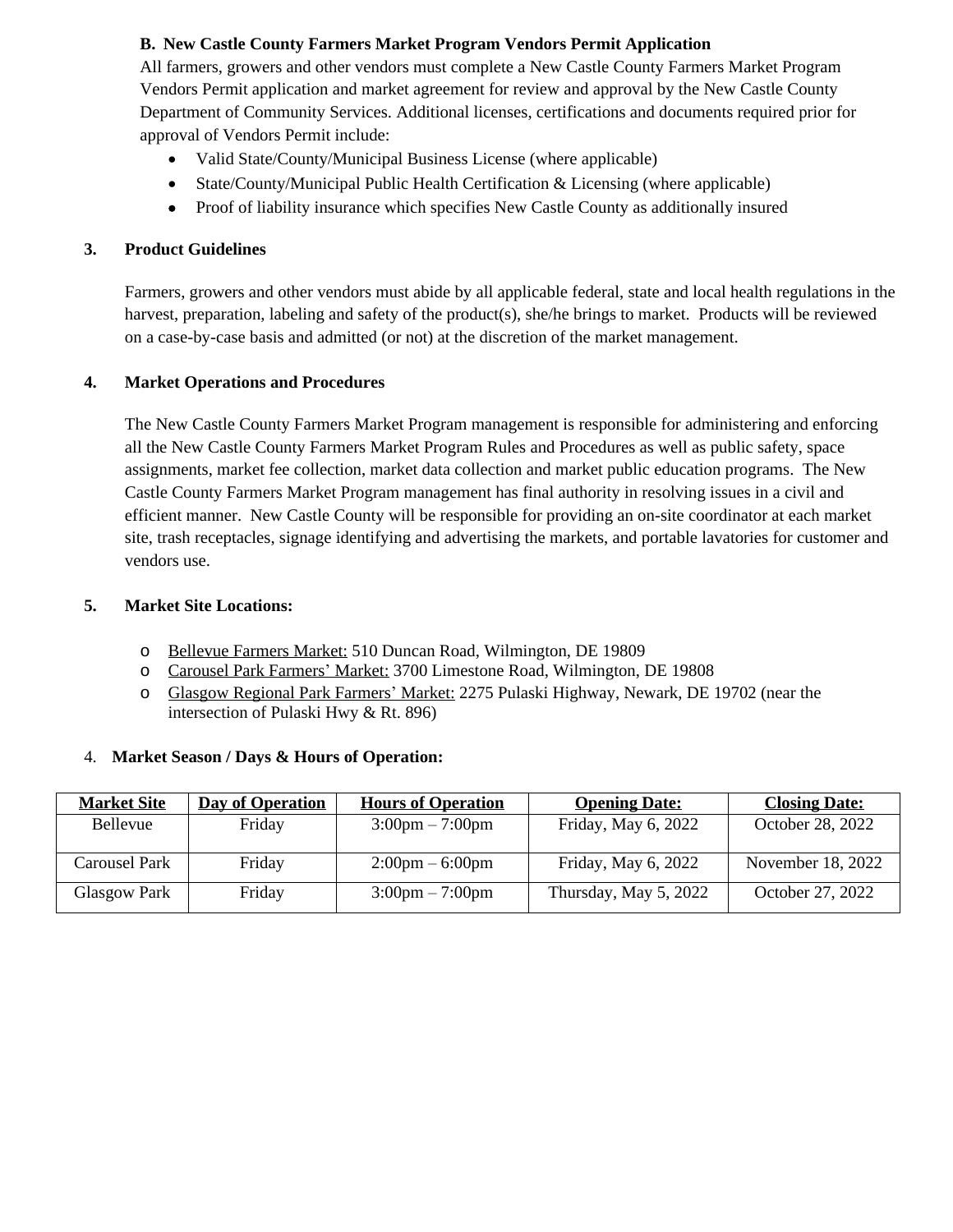## 5. **Market Opening & Closing:**

Farmers/growers and producers must arrive at least one hour before the New Castle County Farmers Market Program opens or at a time that allows for the vendor to be ready to sell at market opening. Market opening will be identified by the sounding of a bell or other noticeable sound-making device to notify vendors and customers that sales can begin. No vendor may sell prior to the start time of the respective market without permission from market management. No farmer/grower or producer may drive into the market site after the market has opened without permission of the New Castle County Farmers Market Program management. Latecomers may be denied admission or admitted and located at the market management's discretion. At the close of market, all farmers/growers and producers must begin packing up to leave the market site, but may continue to sell as they load. Vendors should not leave the market site prior to reporting gross sales data, SNAP/EBT and WIC redemptions.

## 6. **Market Closings / Weather Related Cancellations**

All New Castle County Farmers Market locations are "rain or shine" markets and will run despite rain or inclement weather. Decision to participate at the farmers market will be left to the discretion of each respective vendor. Any vendor deciding not to participate due to weather should contact, as far in advance as possible, the market on-site manager.

In the case of unusually severe or dangerous weather conditions or other emergency situations which may impact the markets opening, updated information regarding the status of the market will be posted on New Castle County's **Special Events Hotline at 302-395-5659**. Vendors or customers with questions regarding the status of the market should call the Hotline number.

## 7. **Vendor Fees**

Vendors commit to report an as accurate as possible estimate of their gross sales for which their vendor fee will be based for that respective market session. Vendor fees (rounded to the nearest dollar) are to be paid at the end of each market session. Gross sales will be reported to the market manager on "good-faith" basis at the end of each market session. Any vendor suspected of reporting inaccurate gross sales is subject to banishment from the NCCFMP and its farmers markets.

Vendor fees will be structured as follows:

• 5% of total sales (capped at \$85)

## 8. **Market Sales Reporting**

Vendors commit to report an as accurate as possible estimate of gross sales to the Market Manager at the close of Market, each session. Vendor information is aggregated and never disclosed as coming from specific vendors. Only aggregated market numbers are reported to the Delaware Department of Agriculture.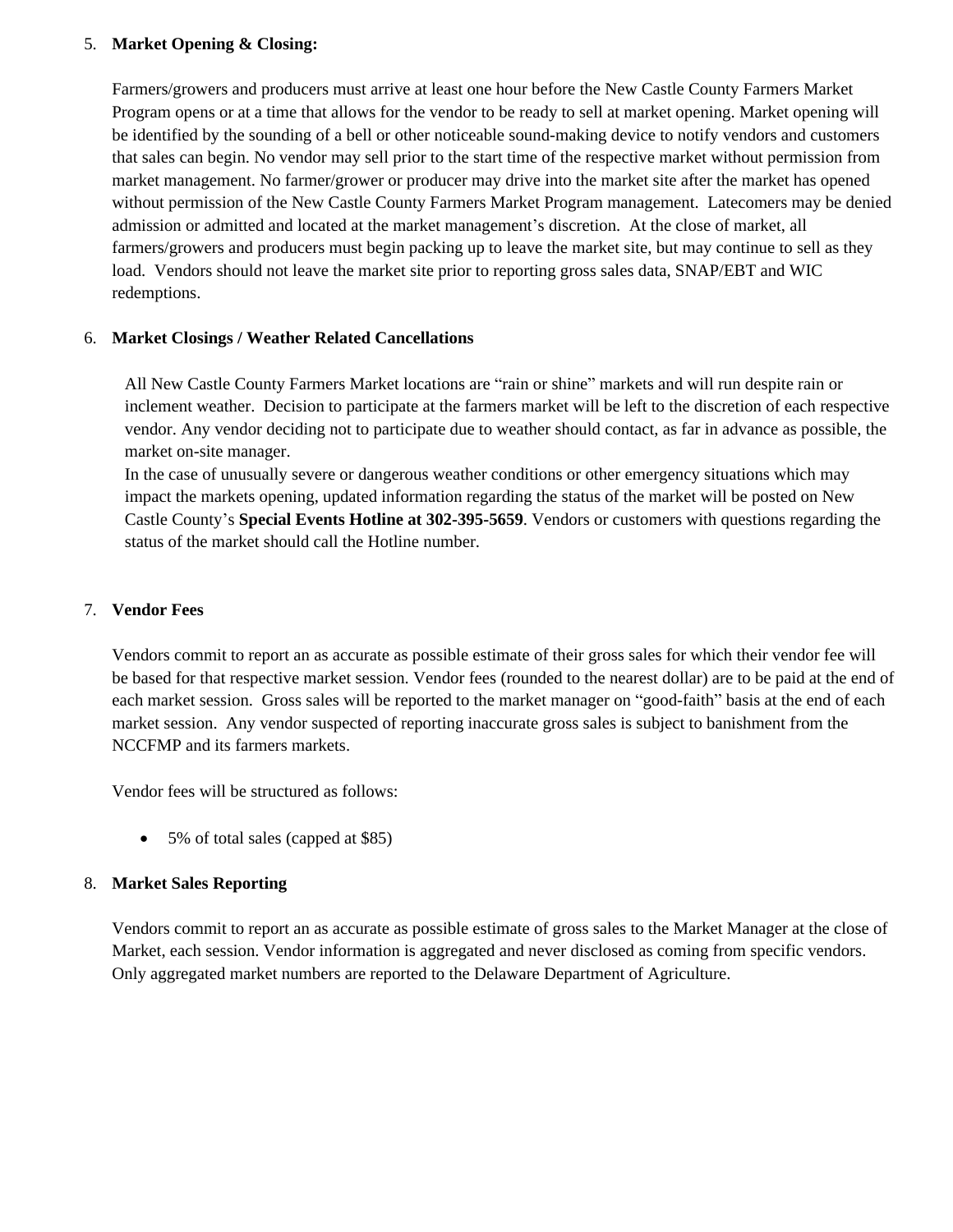## 9. **SNAP , Senior and WIC Benefit / Redemption Capability & Reporting**

New Castle County Farmers Market Program sites will be capable of receiving SNAP, Senior and WIC participant benefits through the use of EBT and WIC vouchers, respectively. Vendors agreeing to accept EBT redemptions as well as Senior and WIC checks must report an accurate account of sales numbers as it relates to SNAP / EBT and WIC redemptions. SNAP / EBT, Senior and WIC redemption reimbursements will be paid out to vendors monthly. Vendors should refer to NCCFMP's Explanation of the SNAP/EBT, Senior and WIC Programs for additional information (last page).

## 10. **Market Attendance**

Unless otherwise specified or arranged, it is expected that all vendors be in attendance at all market sessions for which scheduled. Advanced notice is required; vendors not able to attend a market session are expected to give appropriate notice of at least 24 hours in advance by contacting their market on-site market manager. Regarding instances where vendors cannot attend due to an emergency the day of the market, the market on-site manager should be contacted as soon as possible. Contact information for market on-site managers will be provided to each vendor. Vendors displaying inconsistent market attendance or that no-show without appropriate notice may be subject to banishment from the NCCFMP.

## 11. **Market Space Assignments**

The New Castle County Farmers Market Program management retains control of all unassigned space openings. Space assignments for each session will be made at the market management's discretion to insure the viability of the New Castle County Farmers Market Program and the diversity of the marketplace. No vendor may claim ownership of market space for any session. Vendors commit to work with the market manager and fellow vendors in a courteous and professional manner as it pertains to space assignments.

## 12. **Market Site / Farm Stand Canopies, Signage & Maintenance**

To ensure a more uniform and visually attractive Farmers Market venue, NCCFMP requires that all participating vendors utilize a canopy, pop-up tent or awning to identify their market site / farm stand. Fully erected, canopies should range 10'x10' to 12'x 12' in area. There is NO canopy color requirement; however canopies, tents or awnings should be in good repair and free of visible discoloration, stains, tears, rips and holes. Canopies should be erected and firmly secured with stakes or weights to prevent them from blowing away. Inadequately secured awnings, canopies or popup tents may be removed by the market management. Vendor's canopy type and size remain the discretion of the market manager to insure the viability of the New Castle County Farmers Market Program and the diversity of the marketplace.

## **A. Signage**

Before the market opens, farmers/growers and producers should post prices for all items and an attractive sign with the name of the farm or business in a clearly visible location. The farm or business sign should be mounted on the farmer/grower or producer's vehicle or on, or next to, the market tables. The farm or business sign and lettering should be large enough to be easily read from a reasonable distance.

## **B. Maintenance**

Tables and other fixtures should be in good repair. Canopies, tents or awnings should be in good repair and free of visible discoloration, stains, tears, rips and holes.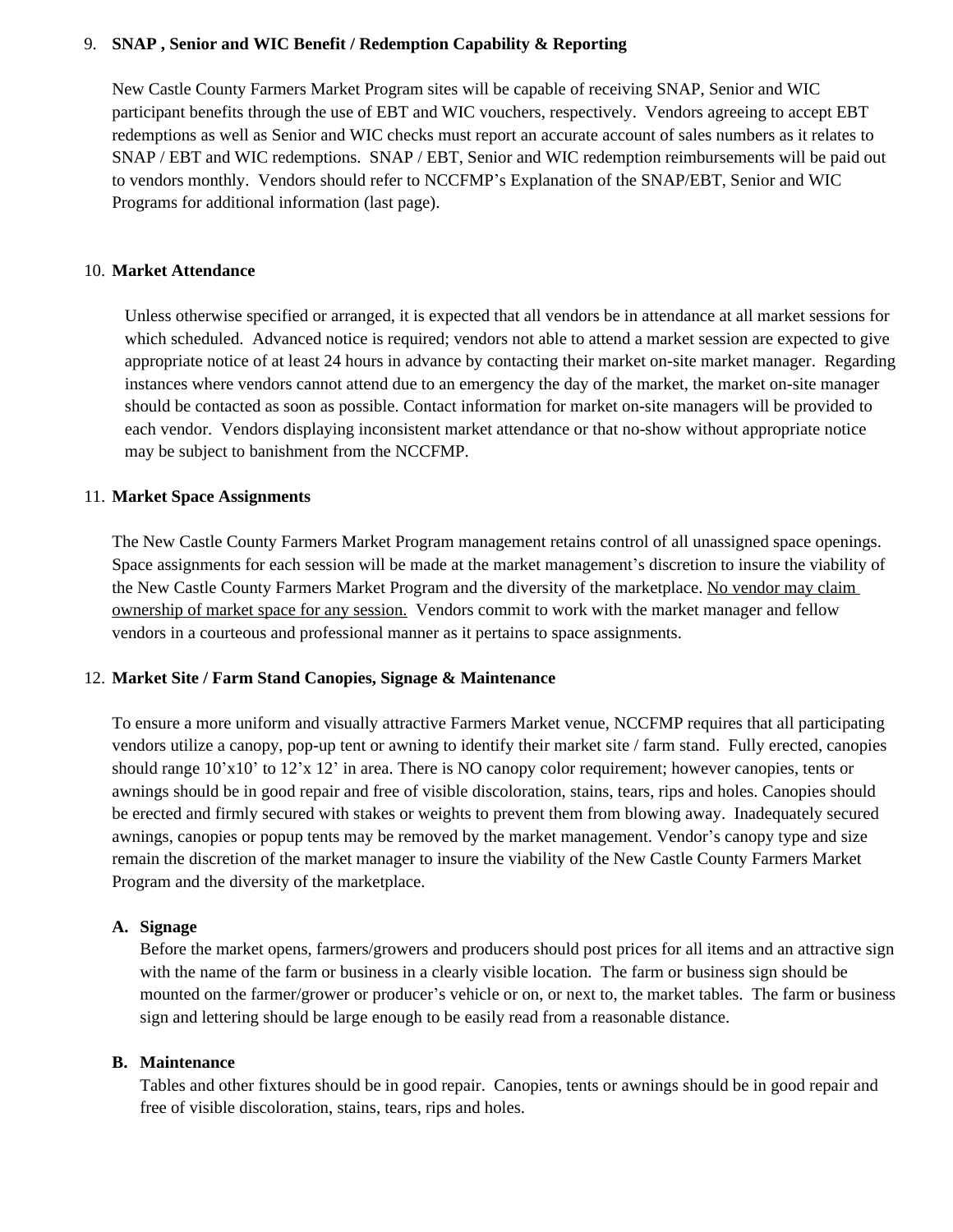### 13. **Sanitation**

Farmers, growers and other vendors must maintain their market stands and spaces in a clean and sanitary condition. All produce must be kept off the ground. Market products should be of high quality. Products that do not meet this quality criterion may be removed at the market management's discretion. Farmers, growers and other vendors who fail to comply with this requirement are subject to suspension or termination from the New Castle County Farmers Market Program.

Farmers, growers and other vendors must remove containers, waste and trimmings before leaving the market site and take any trash or garbage they have generated at market back to the farm. The market management will be responsible for ensuring that any trash from public traffic at the market site is properly removed and disposed of at the close of each market day.

#### 14. **Market Food Samples**

Food samples must be prepared behind the farmer/grower or producer's market stand and presented in a safe and sanitary manner, according to State of Delaware, Division of Public Health licensing and certification for safe food practices and the direction of the New Castle County Farmers Market Program management. Any vendor offering cut fruit or vegetable samples must obtain a Temporary Food Establishment Permit. The farmer/grower or producer must provide trash receptacles for the disposal of any sampling materials like cups, spoons or toothpicks. Sampling may be restricted/eliminated due to COVID-19 guidelines.

#### 15. **Scales**

Scales must be registered as legal for trade and meet local and/or state regulations for commercial scales. Scales must be placed so that they are clearly visible and readable to customers at all times. Scales may be checked for accuracy at the market site by the Delaware Department of Agriculture.

#### 16. **Covid-19 Restrictions and Regulations**

All vendors and staff are required to adhere to Covid-19 related restrictions, regulations and protocols set forth by the State of Delaware and/or New Castle County Government for the operation of its programs and events. Failure to adhere strictly to these restrictions and regulations may result in expulsion from participation with the New Castle County Farmers Market Program. As conditions related to Covid-19 circumstances change, New Castle County Farmers Market Program reserves the right and discretion to amend its Covid-19 protocols to comply with those mandated by State or County government. These restrictions, regulations and protocols and any amendments or updates will be provided to each vendor in writing.

## **III. Administration of Rules and Procedures**

## **1. Rule Violations**

The New Castle County Farmers Market Program management has the responsibility and authority to direct farmers/growers or producers to comply with the New Castle County Farmers Market Program Rules and Procedures. Complaints regarding violation of other rules may be referred verbally or in writing to the market management for resolution. Penalties for violations may include a warning, temporary suspension, or permanent exclusion from the New Castle County Farmers Market Program depending on the severity of the offense. If violations of the Market Rules and Procedures or other rules result in suspension or exclusion from the New Castle County Farmers Market Program, no refund of fees will be made.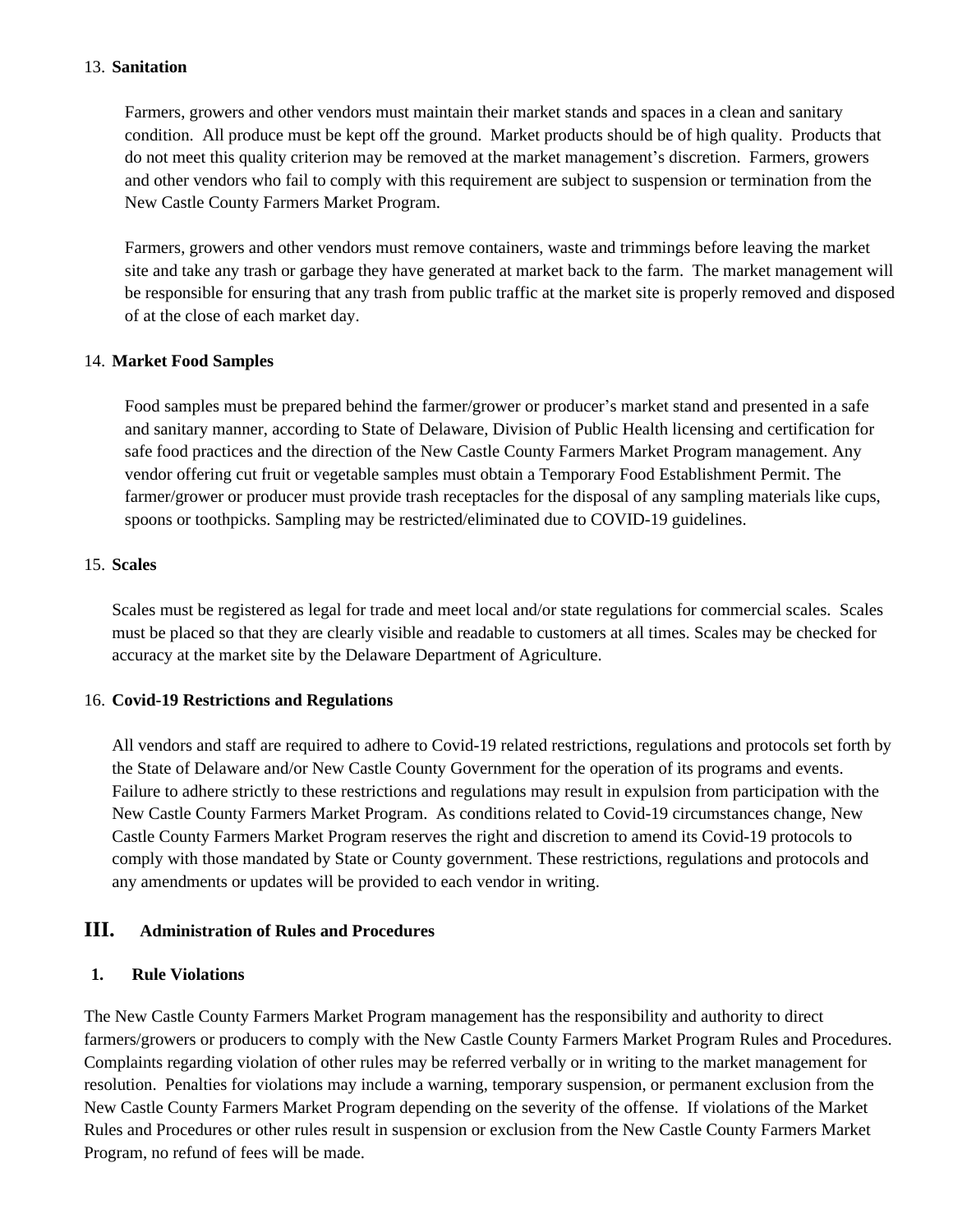

# **NEW CASTLE COUNTY FARMERS MARKET PROGRAM**

# **Explanation of the SNAP/EBT, Senior Farmers Market Voucher and WIC Programs**

SNAP, the Supplemental Nutrition Assistance Program, is the program formerly known as food stamps. It is a federal nutrition program that helps those in need to stretch their food budgets and buy healthy food. SNAP benefits can be used to purchase food at grocery stores, convenience stores, and some farmers' markets and co-op food programs. SNAP benefits are given to participants each month on a plastic card called an EBT (electronic benefits transfer) card, which works like a debit card. Paper coupons are no longer used.

The Seniors Farmers' Market Nutrition Program (SFMNP) is designed to provide low-income seniors with access to locally grown fruits, vegetables, honey and herbs. It is also intended to increase the domestic consumption of agricultural commodities through farmers' markets, roadside stands, and community supported agricultural programs. Lastly it also helps to aid in the development of new and additional farmers' markets, roadside stands, and community support agricultural programs.

WIC, the Women Infants and Children program was established by the federal government in 1974 to safeguard the health of low-income women, infants, and children up to age 5 who are at nutritional risk. This mission is carried out by providing nutritious foods to supplement diets, nutrition education (including breastfeeding promotion and support), and referrals to health and other social services. The foods provided through the WIC Program are designed to supplement participants' diets with specific nutrients. WIC authorized foods include infant cereal, baby foods, iron-fortified adult cereal, fruits and vegetables, vitamin C-rich fruit or vegetable juice, eggs, milk, cheese, yogurt, soy-based beverages, tofu, peanut butter, dried and canned beans/peas, canned fish, whole wheat bread and other whole-grain options. A new component to the WIC program started last year in Delaware; WIC participants received checks, or vouchers, that could only be redeemed for produce at specific farmers markets, including all five New Castle County farmers markets.

New Castle County Farmers Market Program (NCCFMP) will be accepting of SNAP participant benefits through the use of EBT at all of its market locations. In addition, NCCFMP will be accepting of SFMNP and WIC participant benefits through the use of SFMNP and WIC vouchers at all of its market locations. New Castle County is committed through its Live Heathy initiative, along with the NCCFMP and other programs, in serving all its residents by providing and making accessible fresh local fruits and vegetables for healthier eating options. While it is not a requirement, NCCFMP encourages all farmers and vendors selling SNAP, SFMNP and WIC eligible foods and products to participate in accepting SNAP, SFMNP and WIC customers. New Castle County and NCCFMP believes participation will benefit customers receiving SNAP, SFMNP and WIC benefits, by gaining access to fresh produce. In addition, vendor's participation should result in increased sales due to a wider and more diverse customer base.